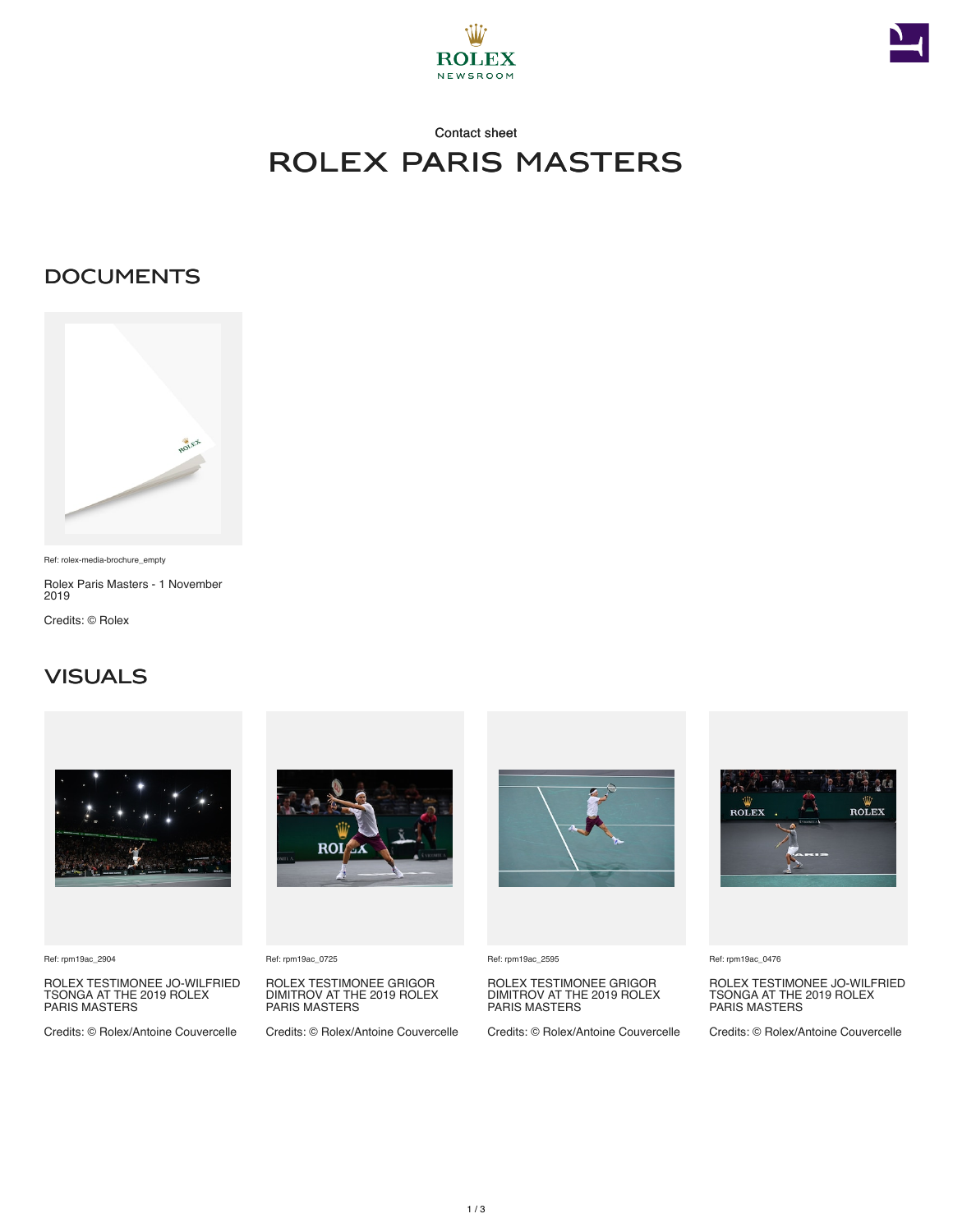

## Contact sheet rolex paris masters





ROLEX TESTIMONEE STEFANOS TSITSIPAS AT THE 2019 ROLEX PARIS MASTERS

Credits: © Rolex/Antoine Couvercelle



Ref: rpm19ac\_1563

ROLEX TESTIMONEE STEFANOS TSITSIPAS AT THE 2019 ROLEX PARIS MASTERS

Credits: © Rolex/Antoine Couvercelle



Ref: rpm19ac\_2088

ROLEX TESTIMONEE JO-WILFRIED TSONGA AT THE 2019 ROLEX PARIS MASTERS

Credits: © Rolex/Antoine Couvercelle



Ref: rpm19ac\_2546

ROLEX TESTIMONEE DOMINIC THIEM AT THE 2019 ROLEX PARIS **MASTERS** 

Credits: © Rolex/Antoine Couvercelle



Ref: rpm19ac\_1694

ROLEX TESTIMONEE DOMINIC THIEM AT THE 2019 ROLEX PARIS MASTERS

Credits: © Rolex/Antoine Couvercelle



Ref: rpm19ac\_1309

ROLEX TESTIMONEE MILOS RAONIC AT THE 2019 ROLEX PARIS MASTERS

Credits: © Rolex/Antoine Couvercelle



Ref: rpm19ac\_2743

# ROLEX TESTIMONEE EDMUND KYLE AT THE 2019 ROLEX PARIS MASTERS

Credits: © Rolex/Antoine Couvercelle

**ROLEX** 

Ref: rpm19ac\_0892

ROLEX TESTIMONEE KAREN KHACHANOV AT THE 2019 ROLEX PARIS MASTERS

Credits: © Rolex/Antoine Couvercelle